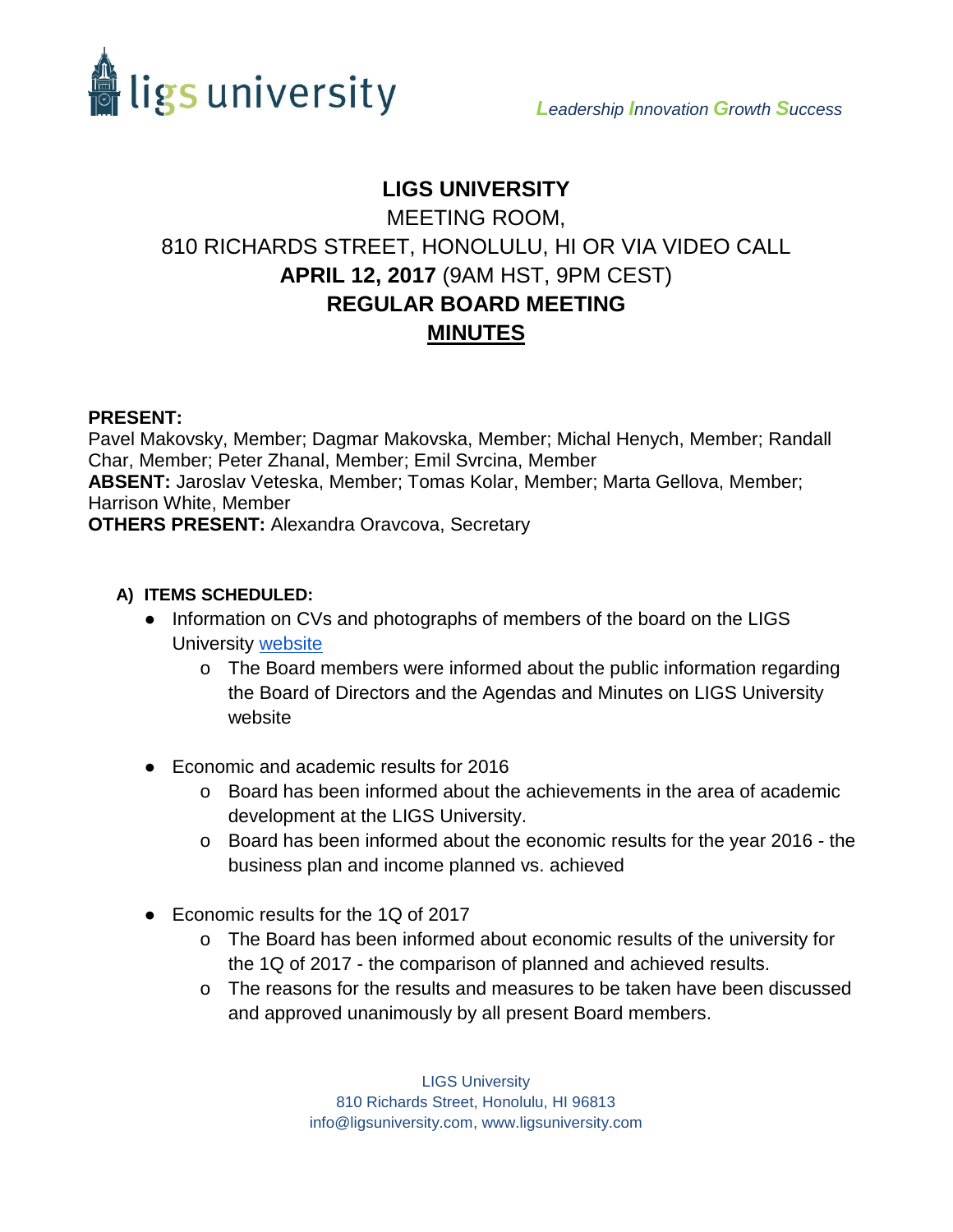

- BBA degree program no longer offered
	- o The Board has been informed about the final cessation of providing the BBA degree program as planned and previously approved by the Board.
- Information on next steps in the accreditation process with WASC results of the call with WSCUC representatives held on 4/7/2017
	- o The Board has been informed about the successful panel meeting / call with the WSCUC representatives resulting in LIGS University gaining the Eligibility Status which allows the university to formally start the Initial Accreditation process.
- Plan of activities for the 2Q 2017
	- o Progress with Spanish version of the degree programs
		- The Board has been informed about the planned launch of the Spanish MBA, DBA and PhD degree programs in April / May 2017
	- o Online conferences
		- The Board has been informed about the planned schedule of 3 online conferences in 2017 to complement the scholarly activity at the university and enable especially doctoral degree students and faculty members to engage in the conferences in the same online format as their degree program at LIGS University is.
	- o Progress in the planned revision of the Interactive Online degree programs
		- The Board has been informed about the preliminary results of the revision process and the progress in the process of revisions.
- Information on insurance for BoD members
	- o The inquiry regarding possible EON insurance has been raised with the insurance company - currently we're waiting for the price quite on possible liability insurance for Board members and executives of LIGS University. The information will be provided to Board members as soon as possible.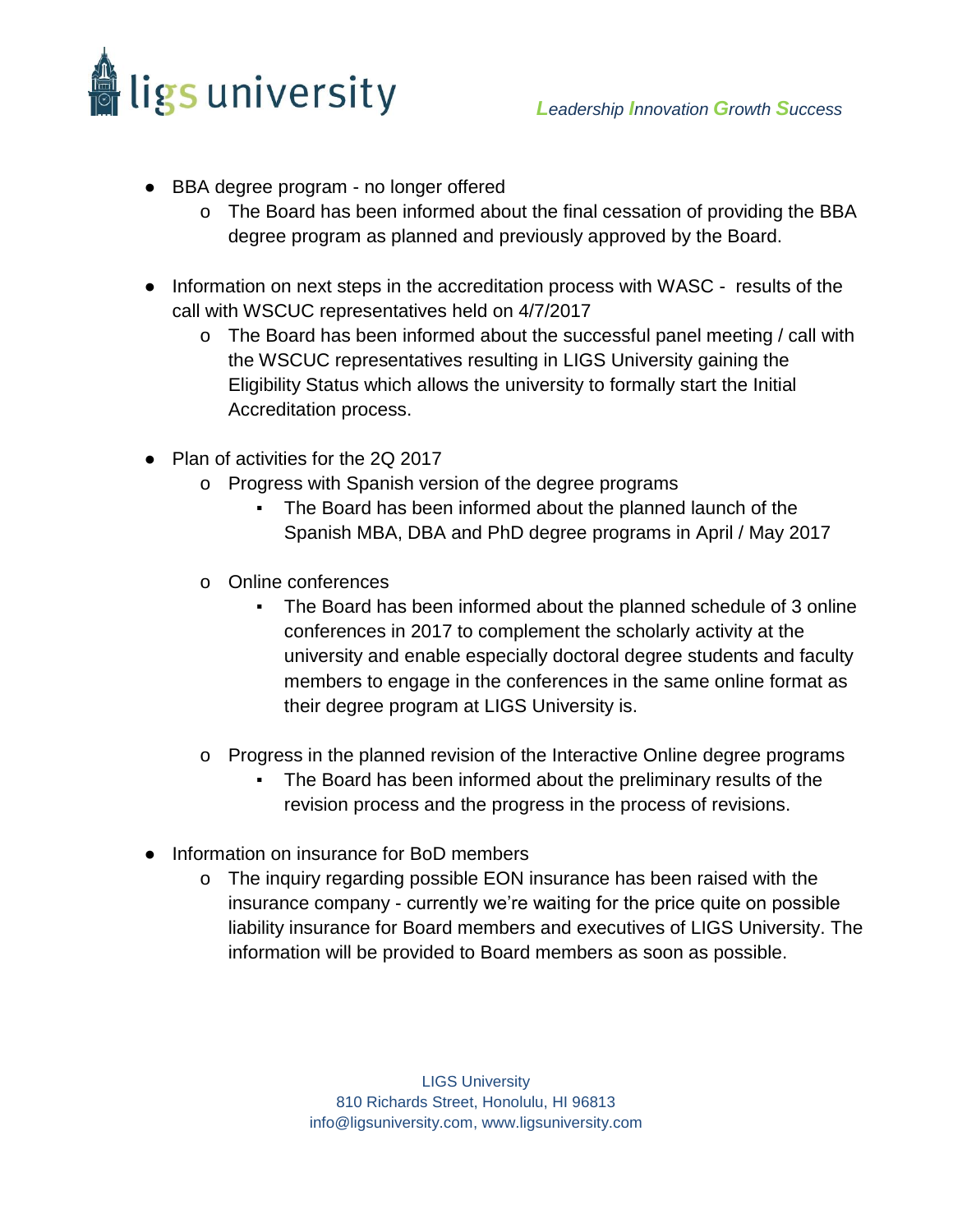

## **OTHER POINTS DISCUSSED IN THE MEETING NOT IN THE AGENDA:**

- Flywire payment portal
	- The Board members have been informed about the new payment method for international students which should substantially save costs to both university and students.
- Scholarship for students from developing countries
	- The Board has been informed about the new program of full scholarship for the MBA program for 1 student from developing country. The deadline for applications was March 31, 2017. The successful candidate will be announced on April 14, 2017.
- Strategic and Business plan for 3 upcoming years
	- The Board members have been asked to study and prepare possible questions regarding the Strategic and Business plan for years 2017 - 2019. The detailed plan is available for all Board members in the Google Drive. The Board will discuss any possible questions regarding the Plan in the next Board meeting.

#### **B) DATES:**

The next meeting of the Board of Directors of LIGS University: July 12, 2017 (9AM HST, 9PM CEST)

## **C) ADJOURNMENT:**

After discussing all points of the agenda the meeting of the Board of Directors of LIGS University was adjourned at 10:10AM HST.

Respectfully Submitted,

LIGS University 810 Richards Street, Honolulu, HI 96813 info@ligsuniversity.com, www.ligsuniversity.com